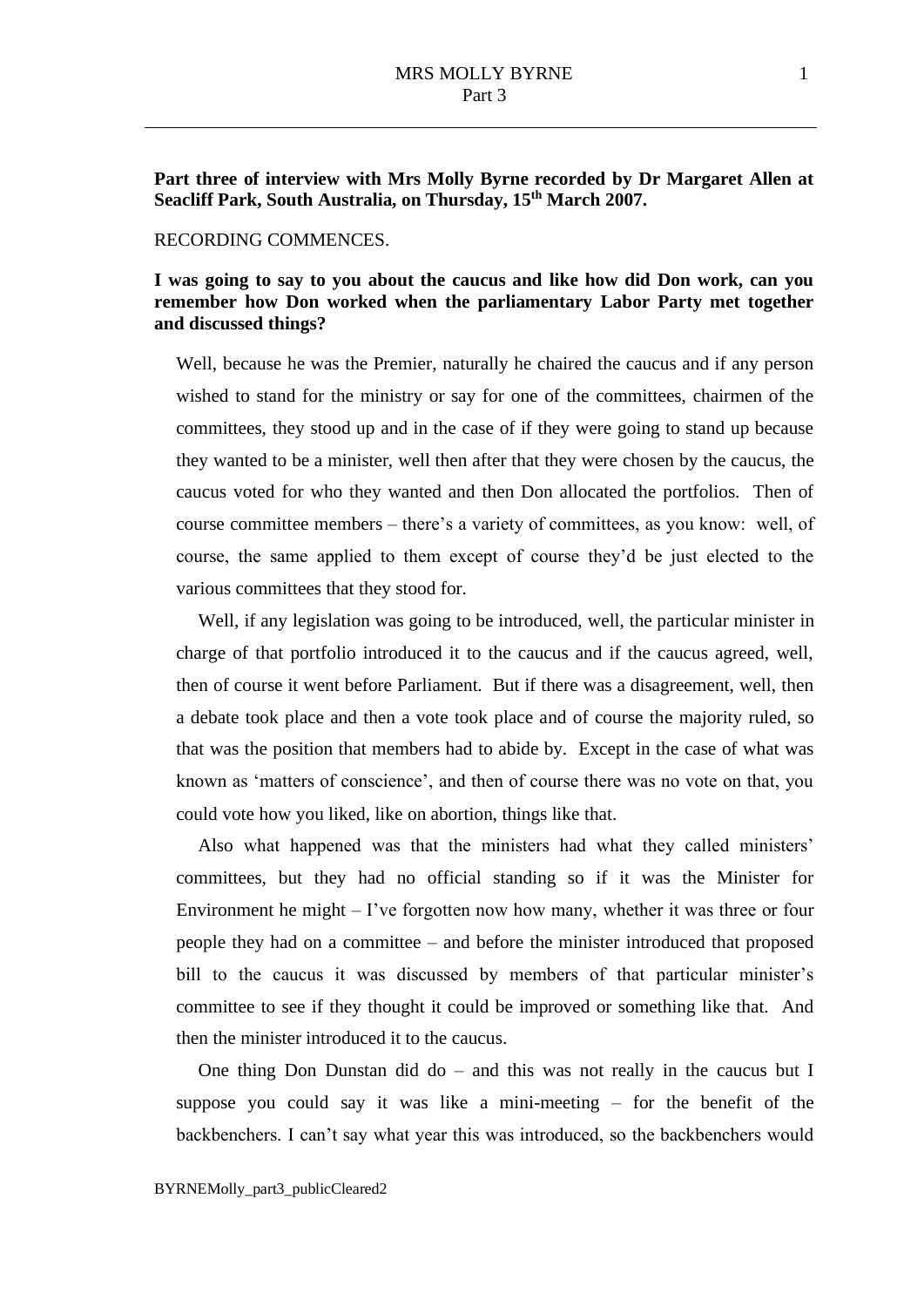get full information of what was going on in various departments, so this was to avoid say a minister making a public announcement about something that might take place in a member's electorate. He used to come down once a week, and he had someone with him who more or less contacted the various departments, and reported to the backbenchers what was happening. But other than that I can't tell you a great deal about the caucus.

## **Thank you. And did ever they come down and say 'This is happening' and something that perhaps you weren't very happy about, or – – –.**

Well, it possibly did happen but I can't remember now. Nothing that really upset me a lot or I would have remembered it.

## **So about once a week while Parliament was sitting they'd come down, was that right?**

Yes, only when Parliament was sitting this would take place, just to brief the backbenchers to make sure we were fully informed.

**Yes.**

Other than that I can't really think of anything much that would be of interest.

## **But you said that when something was introduced they would discuss it within the caucus and then there'd be a vote on it.**

That's right.

#### **What do you think was the most interesting discussion that you heard there?**

(laughs) Nothing really comes to mind. Nothing, really. I suppose everything was important. Some things were more important than others.

## **And can you remember an instance where perhaps the caucus didn't really like something that maybe Don was very keen on?**

No, actually I can't. I'm sure it did occur, but I can't remember now. Most of the caucus meetings – they were harmonious. I can't remember any where there was any real problem.

#### **So who chaired those meetings?**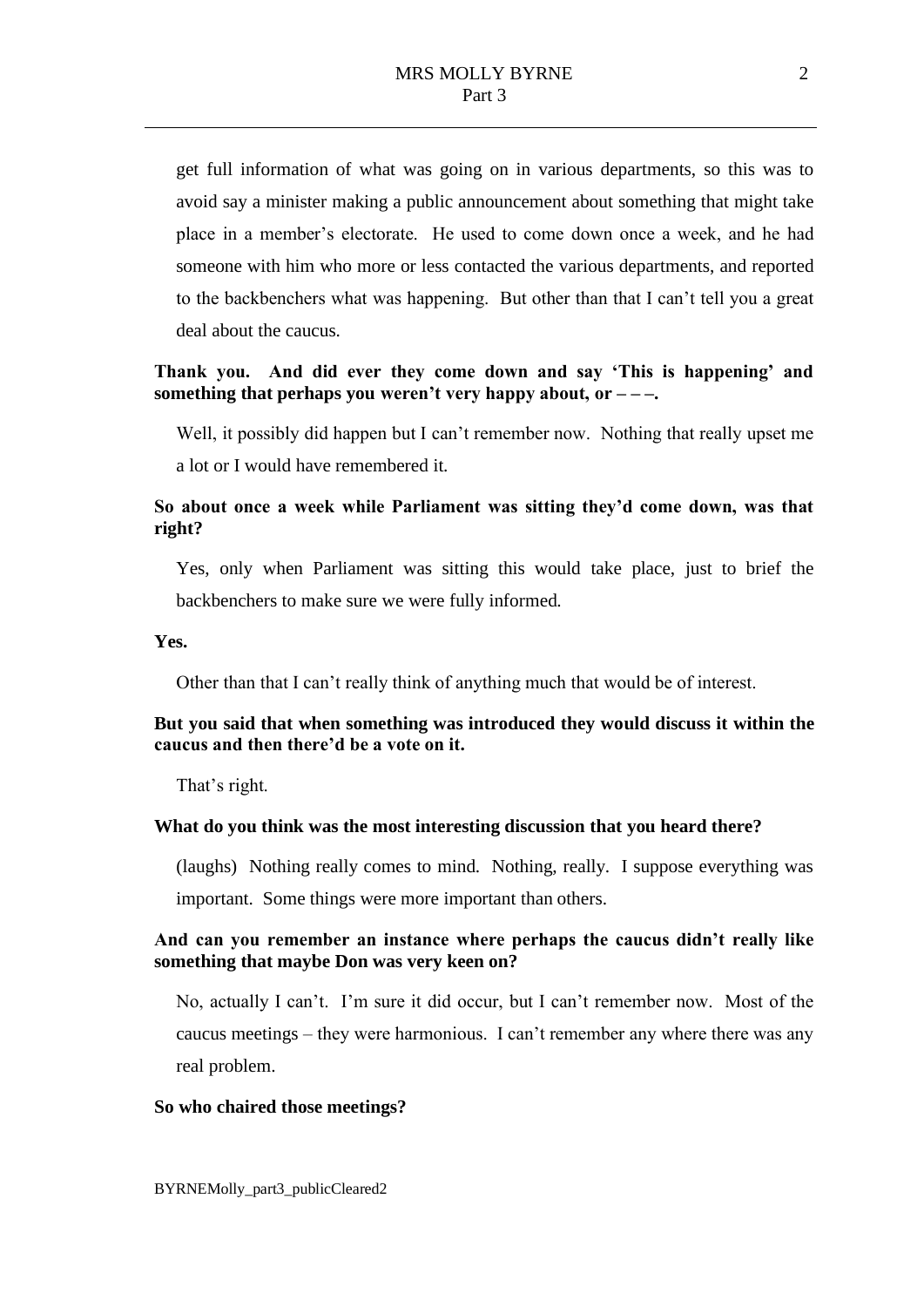Well, the Premier chaired them. The Premier, or if he was the Leader of the Opposition, he chaired the meetings.

#### **And how long would they go for, generally?**

Well, usually we had them on a Wednesday at eleven o'clock and perhaps they'd finish by half-past twelve, but I mean always by one o'clock, anyway.

#### **So did you do a great deal of business and go through it quite quickly?**

Well, quite a lot of it was sieved through beforehand, you see, with these committees. As I said, they didn't have any official standing, so the minister's committees had looked at most of the legislation. There'd be other things that we'd talk about that wouldn't be legislation. But no, as I say, at caucus meetings everyone seemed to get on very well, they were quite harmonious. I can't remember any time we had any real trouble.

## **So sort of it was organised that this had been done and this was to be recommended and voted. It was like quite a – you know how you have a committee meeting with sort of reports and things?**

Well, yes, there'd be reports if it was necessary. But I don't know, I don't think we had any official agenda – I suppose it was done that way for years and it just continued to be done that way and everybody accepted it.

#### **So were there any minutes for caucus?**

If there were I can't recall any.

#### **So it was really an in-house, more private sort of discussion.**

Yes. I don't think there were any minutes.

## **So did any matters come up when there was all that business about John Ceruto and there was things in the press, did that ever get discussed in caucus?**

Well, if it did I certainly can't remember it.

#### **Which probably means it didn't happen.**

Well, I can't recall it. In fact, I didn't even know who John Ceruto was, I don't think, until (laughs) it came into the press.

BYRNEMolly\_part3\_publicCleared2 **Yes. And you said the ministers' committees, so like were you on any of those?**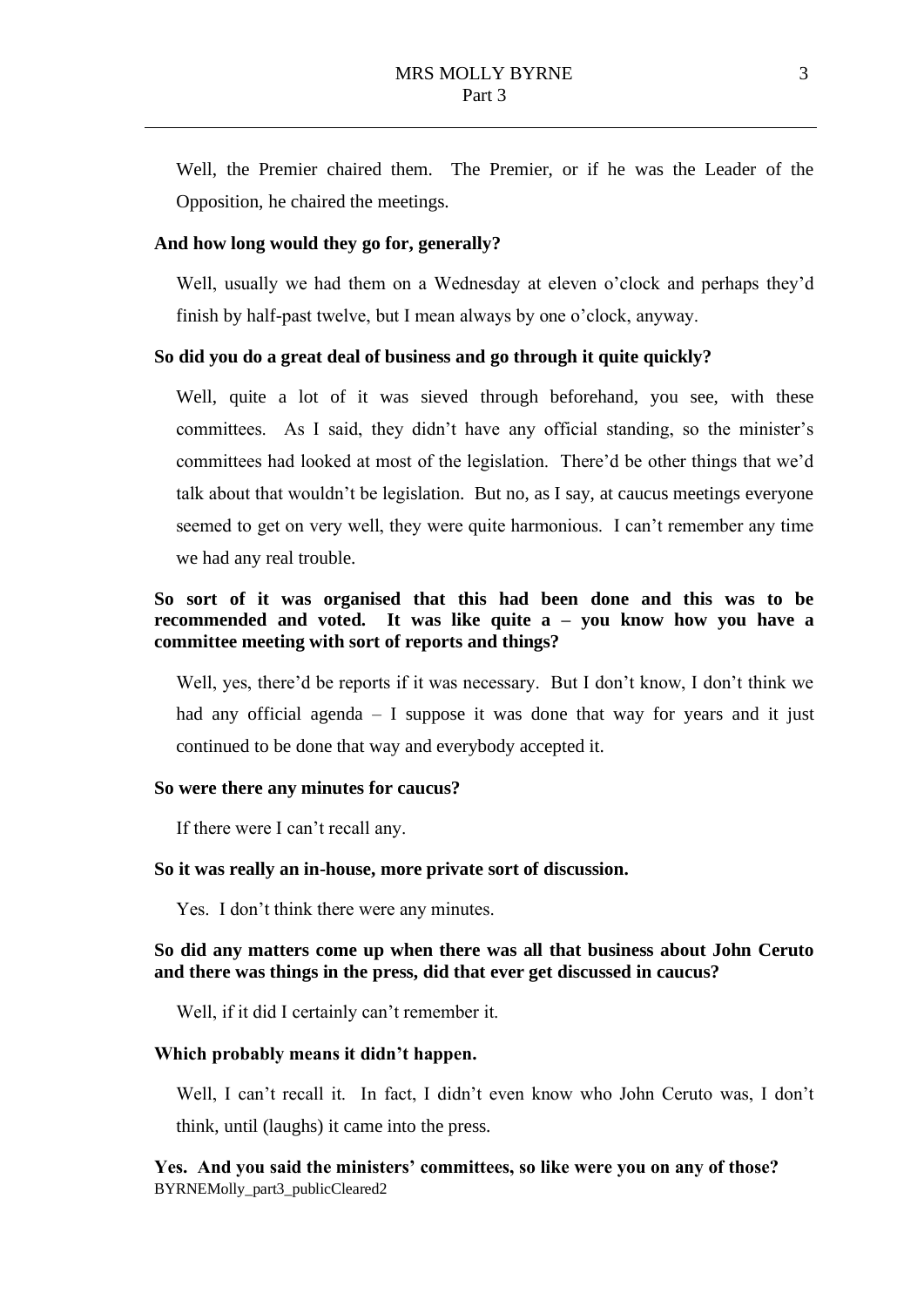Yes. Well, I was from time to time. I can't remember which one, though, I think I was on the Minister for Environment's committee. I think at one stage I was on one to do with the Premier, because I can remember we had a bit of  $-$  no, that would probably not be a committee meeting. I think that was something more official, I can't remember now, that was to do with the Festival Theatre. Well, I was, but again I can't remember how many I was on from time to time.

#### **And so these would include the ministers and some members.**

The ministers and some members.

#### **So they'd sort of look over and review the legislation.**

Yes, so you'd have a look at it and say what you thought before it actually went to the caucus. It might go to the caucus and not go to the committee, but this was some informal thing, and it worked quite well.

#### **So it was like a sort of review.**

Yes, that's right. You might think of something that would make the legislation better or something you disagreed with.

#### **Or that you could foresee there'd be problems with the electorate about.**

Well, I suppose that could come up, too.

## **And were any public servants, did they go to any of these meetings?**

No, they didn't go.

## **What about ministerial staff or ministerial advisers?**

No, they weren't at the caucus meetings.

#### **Not at the members' committees or anything? Ministers' committees?**

No, they weren't on these ministers' committees. Most of the legislation would have come from their departments anyway, so I suppose some of those public servants would have been involved in them perhaps in the first place. I don't know, you'd have to ask someone who was a minister about that.

# **People have said that when Dunstan wanted to get a policy through he sort of promoted discussion of it in the community first of all and let lots of people's**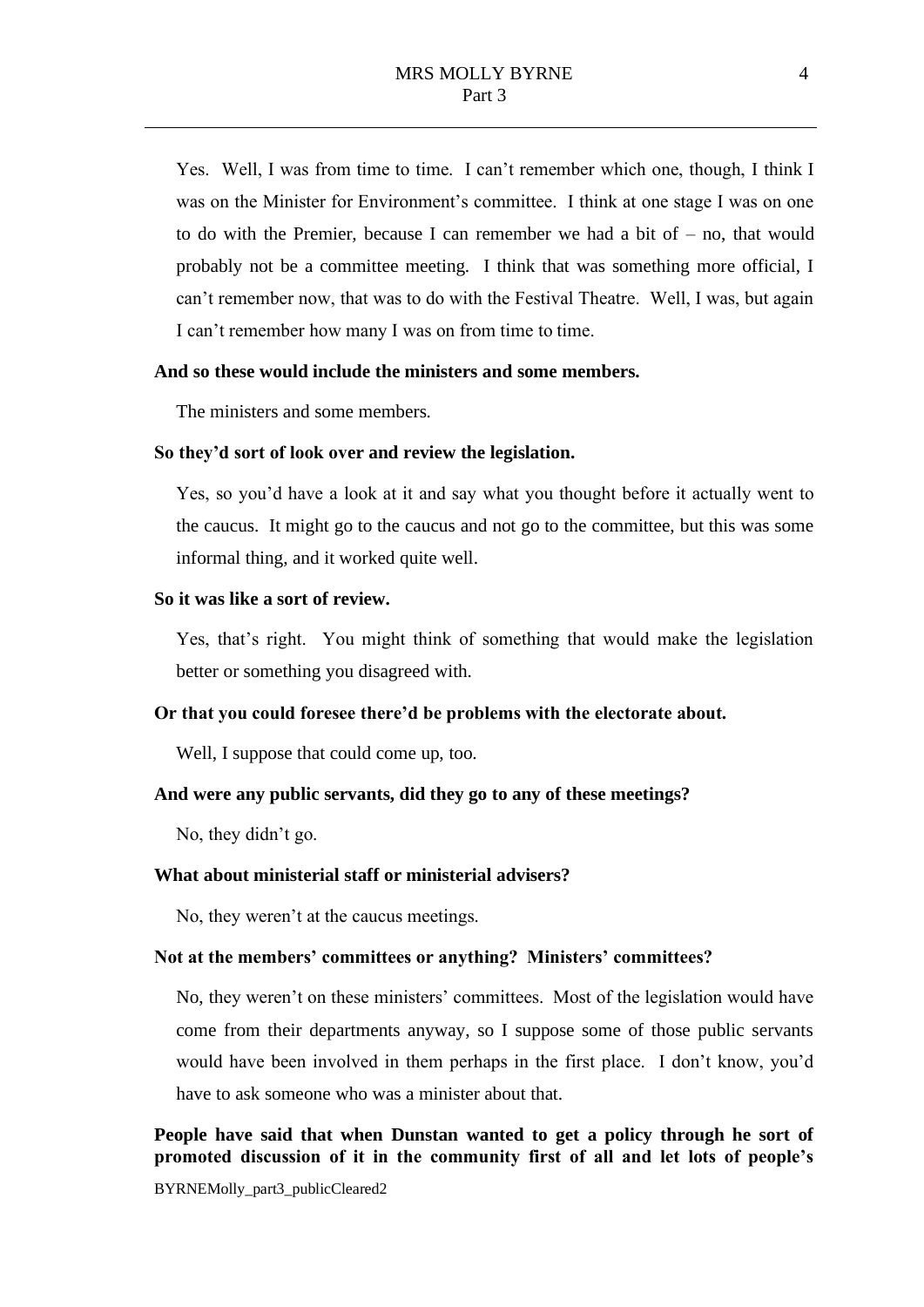## **different points of view come forward and then slowly would get people towards that way of thinking. I don't know if you would agree with that, or – – –.**

Well, perhaps he did, but again I can't remember whether he did or he didn't. But, see, most of the legislation would have been drafted according to the party policy, and what was put forward in the platform when the election was held.

## **A lot of that would have gone on in the party, State Convention and the committee meetings.**

Yes, the State Convention would decide, would carry motions, what the policy was going to be and so that was what the ministers would be trying to do, would be to put party policy into effect. But of course they couldn't put all the policy into effect, so at an election time they put forward certain matters, or the Premier would when he gave his policy speech or the Leader of the Opposition, and then of course it would be up to the government to put it into effect.

## **Yes. I was just interested that you said that he would come down and speak. This was another MP – I can't remember who it was – someone else said that they felt as if they hardly saw Dunstan in the House or hardly had any personal contact with him, that it was all very separated.**

I never felt like that.

## **He'd worked on your campaign, your initial campaign, hadn't he?**

Yes. He was initially my campaign director. But if I needed some advice I rang him up.

#### **Yes. You had that really personal contact.**

Yes, I never felt like that at all. He chaired the caucus meetings and, as I was saying, later we had this sort of informal meeting with the backbenchers to explain to us what was happening in various departments, and he came down and did that. I don't know how he found time to do it, frankly.

## **Somebody said to me that he had a lot of trouble with some of the public servants to start with, who were used to**  $---$ **.**

Well, see, I wouldn't know that. I'd only know what was written, you know, that he wrote about. But I personally didn't come across any of that, just being a backbencher.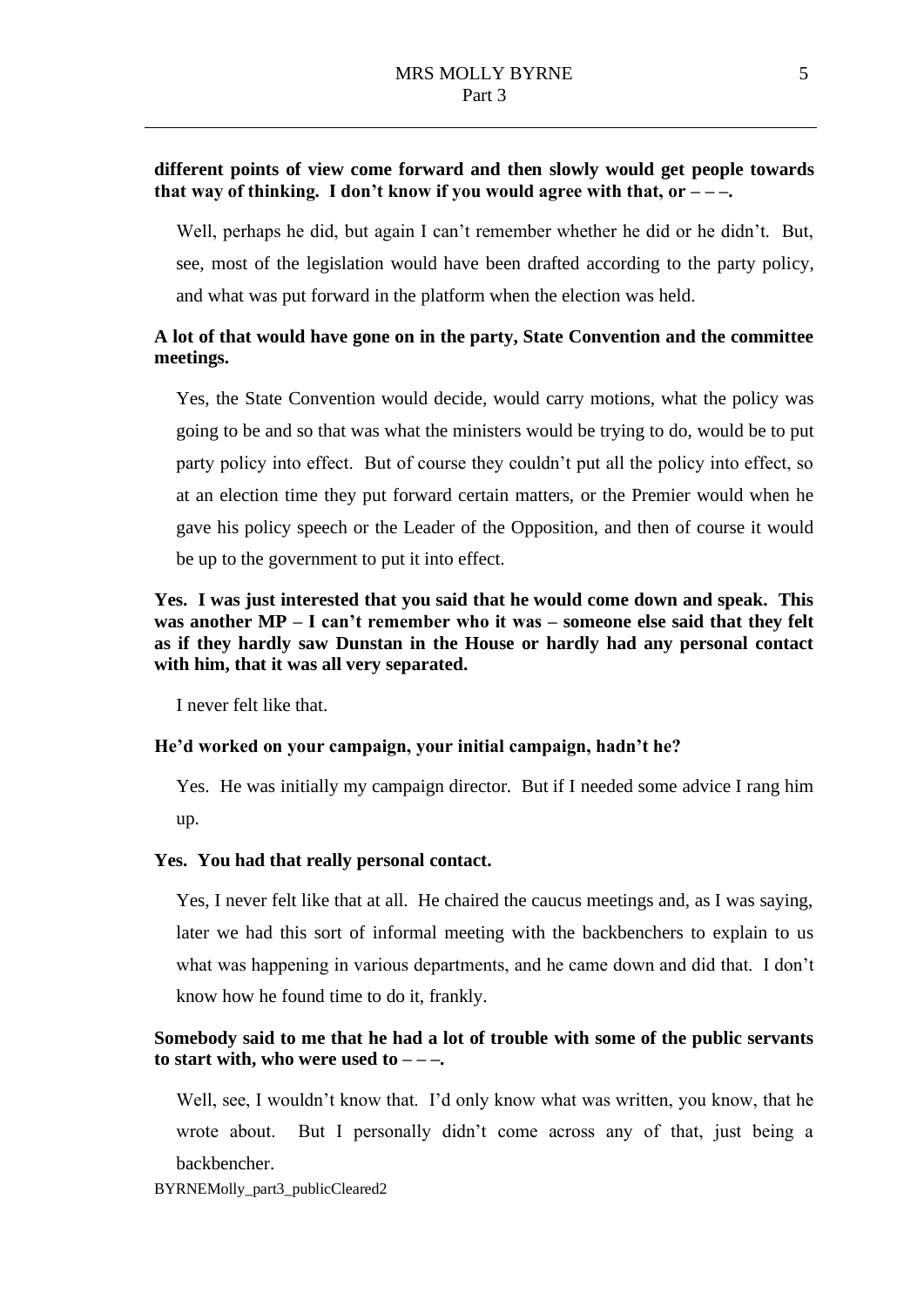## **I think this might have been going back to the days when he was the Minister for Social Welfare, you know, in the Walsh Government in those early days.**

Yes, I think that's what he put in his book.

#### **Yes.**

Lots of those public servants, as you know, they'd been there for years and under a different government, and so you can understand – I suppose it would be difficult for them, or both sides I suppose, to have different policies.

## **Yes. And I think it's been said that some of them probably thought this government wasn't legitimate, that no Labor Government could be legitimate in their eyes, the ones who'd been there for perhaps thirty or more years.**

No, I didn't come across anybody like that because I suppose I just didn't come across them very often. If I rang up one of the minister's offices about something, they always spoke politely to me and were helpful.

## **Yes, that's good. I'm just going to ask you, too, you worked with Gretel a bit on that first campaign, was it right, only on the first campaign that Gretel helped with**   $\text{your}$  **– –**–?

Oh, Gretel. Don was the campaign director but Gretel didn't – well, she might have latterly gone out and knocked on doors for me but I can't remember it. I think she looked after his electorate while he helped me, I think that's what happened. But she did help draft up one of the leaflets we put out, I remember she was there on that occasion.

## **I was just going to say is there anything else that you wanted to say about the actual operation of Dunstan in the Parliament or the caucus or anything like that?**

I can't think of anything. I'll probably think of lots of things, but later. ..... ..... ..... ..... ..... ..... I can't think of them now.

## **Just one last thing that occurs to me is did you want to make any comment about Dunstan as a speech maker or a public speaker?**

Oh, yes. I don't think there was anyone better. I think he was brilliant. He had a way with words and a way of putting his point of view across. I think that he was a great loss –

## **Yes. Well, it was, wasn't it?**